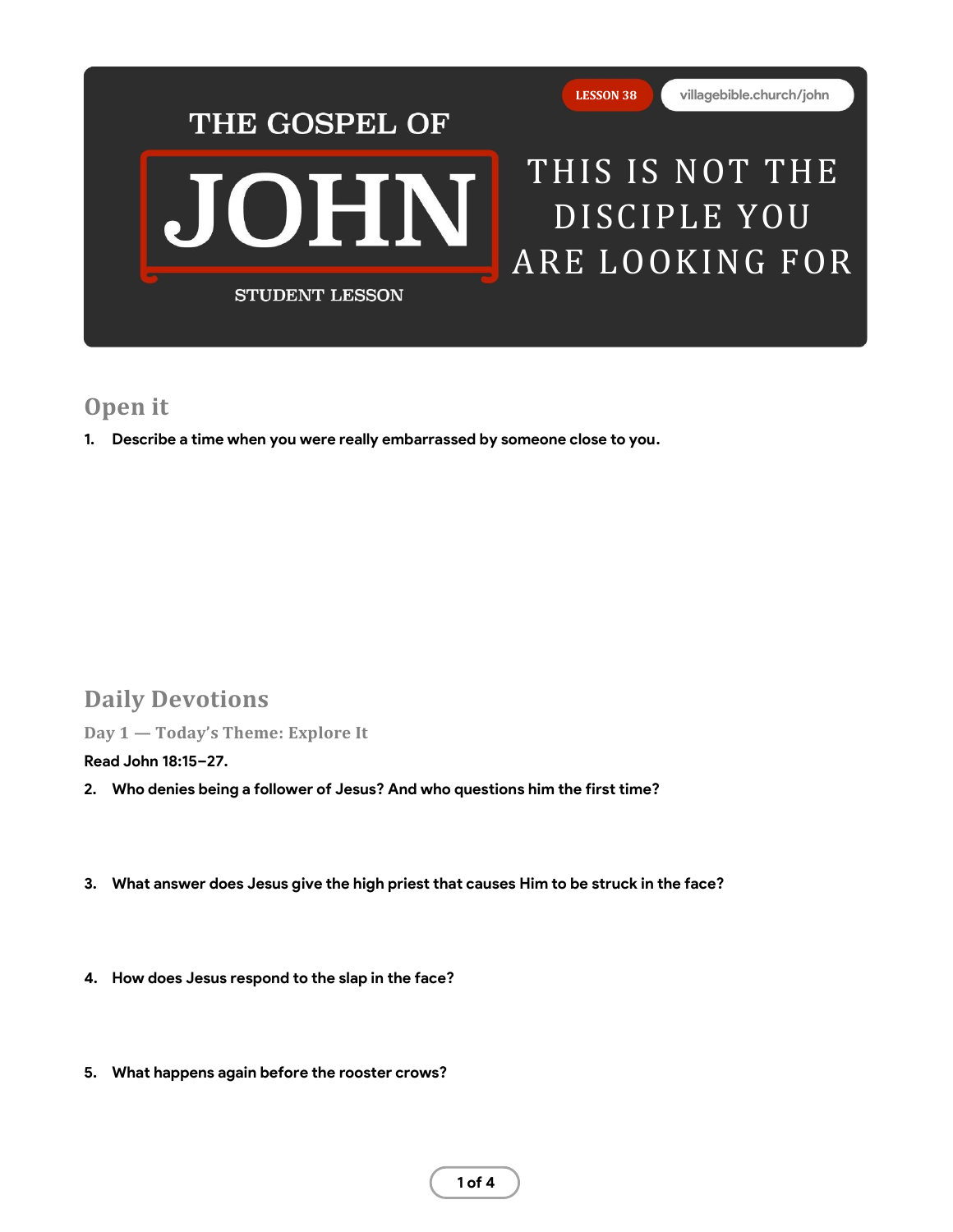# **Day 2 — Today's Theme: Are You or Are You Not?**

### **Read John 18:15–18.**

Jesus is on his way to His first trial to be questioned about who He is. One of his closest disciples, Peter, is following close by, and he is questioned about who he is and if he is a follower of Jesus. He is questioned by a servant girl. Not someone a grown man should be worried about. But in fear of their finding out who he is and possibly being arrested and suffering the same fate that Jesus is going to, he denies being one of Jesus' disciples.

I'm sure on a smaller level we can relate to how Peter is feeling. Imagine if your close friend got in trouble for doing something he shouldn't be doing at school and the teacher brought him down to the principal's office to question him. And meanwhile one of your friends asks you, "Hey, aren't you friends with him?" and out of fear of not wanting to get the same punishment you say, "No, I have nothing to do with that guy."

Sometimes we place too much emphasis on what other people think of us when we should care more about what our God, the Father, cares about us and what He's done for us. We will all make mistakes and fall short of the Lord our God. Thankfully our God is not like a friend who will just cut you off for not saying you know him and going to the principal's office with him; our God will show forgiveness.

## **6. Read Matthew 10:33. How do you think this verse applies here?**

**7. Describe a time when you've been in a situation like Peter's, either where you denied being associated with someone else or someone else denied being associated with you.**

**8. What does it mean to forgive someone? What makes forgiveness hard? Is there someone that you need to forgive?**

**9. How have you seen God use broken and flawed people in the Church?**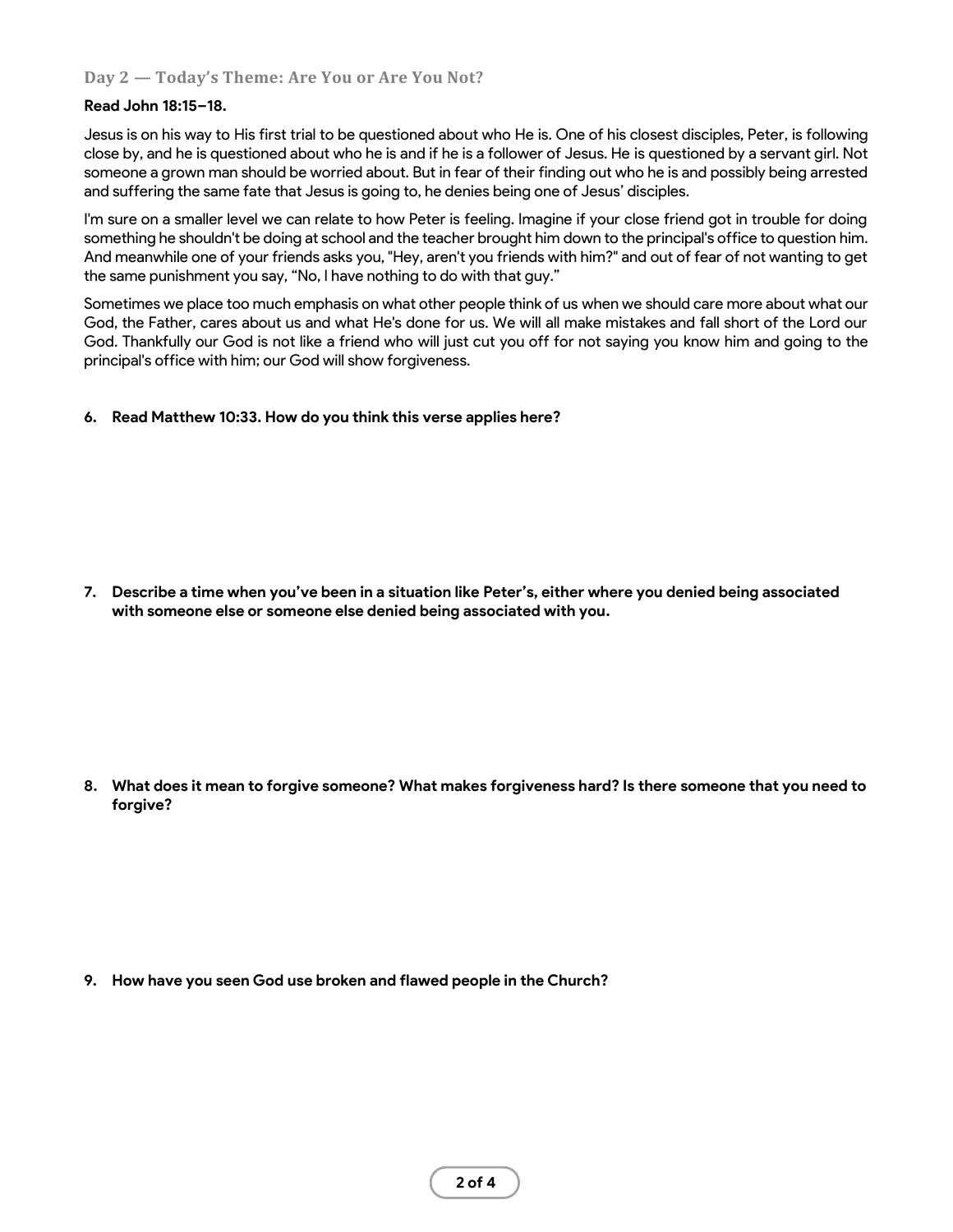# **Day 3 — Today's Theme: Stick to the Truth**

#### **Read John 18:19–23.**

We see a huge contrast here between Peter being questioned and Jesus. Jesus, knowing what is going to happen to Him still testifies to the truth of what He's been teaching openly to everyone. However, Peter doesn't know what is going to happen to him. He's just scared that something might happen.

In life we often get ourselves into trouble with the things we do. We get scared sometimes and we say things that are not true. Sometimes we try to cover up to make ourselves look better. Sometimes we think someone has something better than we do, so we lie to try to make ourselves seem bigger or better than they are. Sometimes we have a superiority complex. We often get caught in a lie and have to lie more just to get out of it, leaving a massive web of lies. Most of the time when we do these things, we are just trying to be someone that other people would like.

Christ never does this. He always speaks the truth even when the truth hurts, like getting slapped in the face. No matter what the situation is, we can have no fault if we are sticking to Christ and following His Word. People may not like us for it, but God is honored in the end.

#### **10. What are some reasons you find it difficult to tell the truth?**

### **11. In what ways does it hurt you and help you to stick to the truth?**

**12. Why is it better to look at your life as a whole rather than just in the moment?**